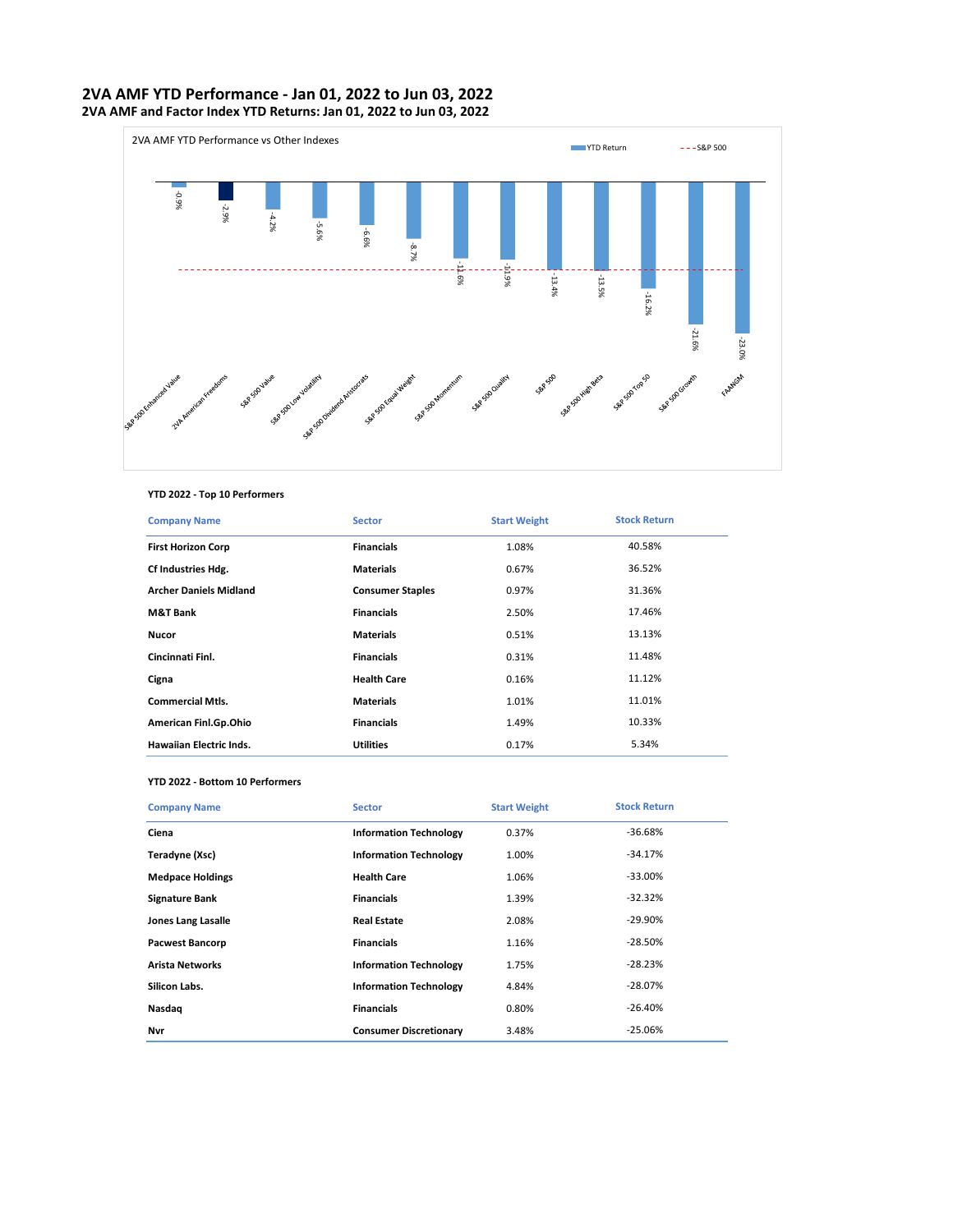# **2VA AMF MTD Performance - Jun 01, 2022 to Jun 03, 2022 2VA AMF and Factor Index MTD Returns: Jun 01, 2022 to Jun 03, 2022**



### **MTD Jun 2022 - Top 10 Performers**

| <b>Company Name</b>       | <b>Sector</b>                 | <b>Start Weight</b> | <b>Stock Return</b> |
|---------------------------|-------------------------------|---------------------|---------------------|
| Freeport-Mcmoran          | <b>Materials</b>              | 0.10%               | 5.76%               |
| <b>Urban Outfitters</b>   | <b>Consumer Discretionary</b> | 0.47%               | 5.18%               |
| Ralph Lauren Class "A"    | <b>Consumer Discretionary</b> | 1.70%               | 4.06%               |
| <b>Manhattan Assocs.</b>  | <b>Information Technology</b> | 1.07%               | 3.80%               |
| Columbia Sportswear       | <b>Consumer Discretionary</b> | 0.96%               | 2.96%               |
| Adient                    | <b>Consumer Discretionary</b> | 2.95%               | 2.40%               |
| <b>Trustmark</b>          | <b>Financials</b>             | 0.21%               | 2.17%               |
| Carter'S                  | <b>Consumer Discretionary</b> | 0.70%               | 2.15%               |
| <b>Wintrust Financial</b> | <b>Financials</b>             | 2.36%               | 2.08%               |
| <b>Medpace Holdings</b>   | <b>Health Care</b>            | 1.06%               | 1.80%               |

#### **MTD Jun 2022 - Bottom 10 Performers**

| <b>Company Name</b>           | <b>Sector</b>                 | <b>Start Weight</b> | <b>Stock Return</b> |
|-------------------------------|-------------------------------|---------------------|---------------------|
| Cigna                         | <b>Health Care</b>            | 0.16%               | $-5.34%$            |
| <b>Jones Lang Lasalle</b>     | <b>Real Estate</b>            | 2.08%               | $-4.31%$            |
| Ciena                         | <b>Information Technology</b> | 0.37%               | $-4.09%$            |
| Citigroup                     | <b>Financials</b>             | 3.25%               | $-3.89%$            |
| <b>Evercore A</b>             | <b>Financials</b>             | 3.13%               | $-3.42%$            |
| Jefferies Financial Group     | <b>Financials</b>             | 2.91%               | $-3.30%$            |
| <b>Archer Daniels Midland</b> | <b>Consumer Staples</b>       | 0.97%               | $-3.20%$            |
| Cf Industries Hdg.            | <b>Materials</b>              | 0.67%               | $-2.95%$            |
| <b>Molina Healthcare</b>      | <b>Health Care</b>            | 4.62%               | $-2.92%$            |
| <b>Nucor</b>                  | <b>Materials</b>              | 0.51%               | $-2.83%$            |